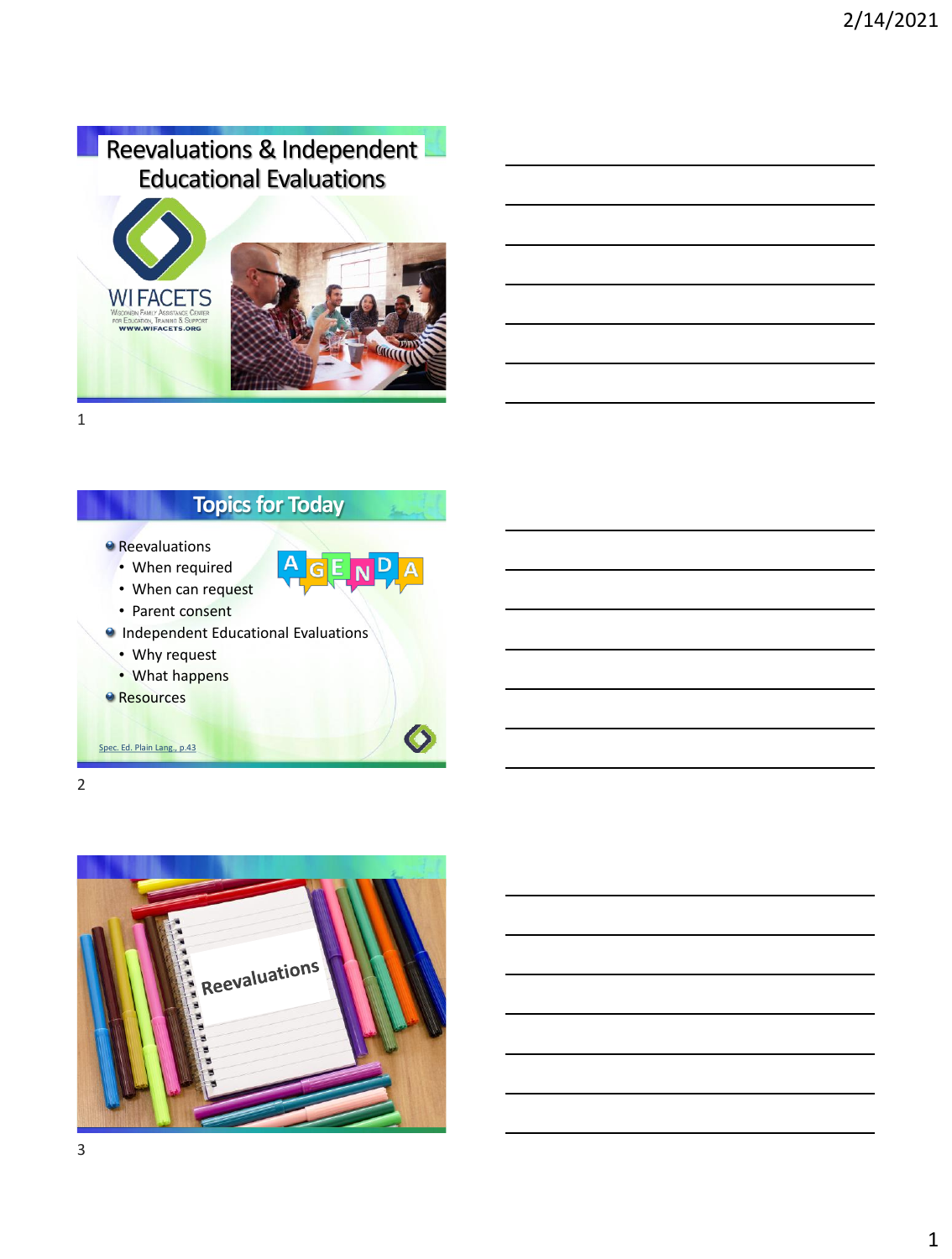#### **What is a Reevaluation?**

NOTICE OF REEVALUATION

[If you need this notice in a different land



- IEP Team (Parents
- Notice [\(RE-1\)](https://dpi.wi.gov/sped/laws-procedures-bulletins/procedures/sample/forms)
- **Reeval.** required:
- 1. Parent or Teache
- **Request** 2. Before removal
- 3. Every 3 years
- 

|     | Dear                                                                                                                                                                                                                                                                                                                                                                                                                                                                | Date                                                                |                                            |
|-----|---------------------------------------------------------------------------------------------------------------------------------------------------------------------------------------------------------------------------------------------------------------------------------------------------------------------------------------------------------------------------------------------------------------------------------------------------------------------|---------------------------------------------------------------------|--------------------------------------------|
|     | This letter is to inform you that the<br>$-1.74$<br>related services needs of your child warrant a sweakation, or you or your child's teacher requests a<br>reevaluation. However, a child is not to be reevaluated more than once a vear unless vou and the school district                                                                                                                                                                                        | The whool district must reevaluate your child if the educational or | School District intends to resynthate your |
| s!) | agree. The school district must also reecultate your child at least once every three years unless the school<br>district and you agree that a reevaluation is unnecessary. The purpose for this reevaluation is to determine<br>whether your child continues to have a disability (inspairment and need for special education), and to identify<br>your child's current educational meets. The reason that the school district intends to rewraluate your child is: |                                                                     |                                            |
|     | 2. The school district received a request for a reevaluation on.<br>a. You issuement of your parental rights enclosed-<br>a. Your child's teacher (name)<br>c. Other (specify) and the control of the control of the control of the control of                                                                                                                                                                                                                      |                                                                     |                                            |
| e   | a. The school district determined that the educational or related services needs of your child warrant a<br>remainstice /explain/december                                                                                                                                                                                                                                                                                                                           |                                                                     |                                            |
|     | The last evaluation/rectabation of your child was completed on<br>metalusion is due.                                                                                                                                                                                                                                                                                                                                                                                |                                                                     | and thankfore a                            |
|     | The individualized education program (IPP) team is responsible for this reevaluation and will conduct this<br>restraination at no cost to you. You are a narticipant on the IEP team. You may include others on the IEP team.<br>the control of the control of the control of the control of the control of the control of the control of the control of the control of the control of the control of the control of the control of the control of the control      |                                                                     |                                            |

.<br>1800L DISTRICT<br>tal in a different way, or have

| <u> 1989 - Johann Stoff, deutscher Stoffen und der Stoffen und der Stoffen und der Stoffen und der Stoffen und de</u>                                                                                                         |  |  |  |
|-------------------------------------------------------------------------------------------------------------------------------------------------------------------------------------------------------------------------------|--|--|--|
|                                                                                                                                                                                                                               |  |  |  |
| <u> 1989 - Johann Stoff, deutscher Stoffen und der Stoffen und der Stoffen und der Stoffen und der Stoffen und de</u>                                                                                                         |  |  |  |
|                                                                                                                                                                                                                               |  |  |  |
| the control of the control of the control of the control of the control of the control of the control of the control of the control of the control of the control of the control of the control of the control of the control |  |  |  |
|                                                                                                                                                                                                                               |  |  |  |
| <u> 1989 - Johann Harry Barn, mars an t-Amerikaansk kommunist (</u>                                                                                                                                                           |  |  |  |
|                                                                                                                                                                                                                               |  |  |  |

4

#### **3-Year Reevaluations**

- **E** Law requires a Reevaluation every 3 years
- IEP Team decides if child is still eligible: 1. **Disability +** 
	- 2. **Needs**

*Notice of Reeval.*  sent to parents [\(RE-1\)](https://dpi.wi.gov/sped/laws-procedures-bulletins/procedures/sample/forms)



5



#### **Understanding Reevaluations**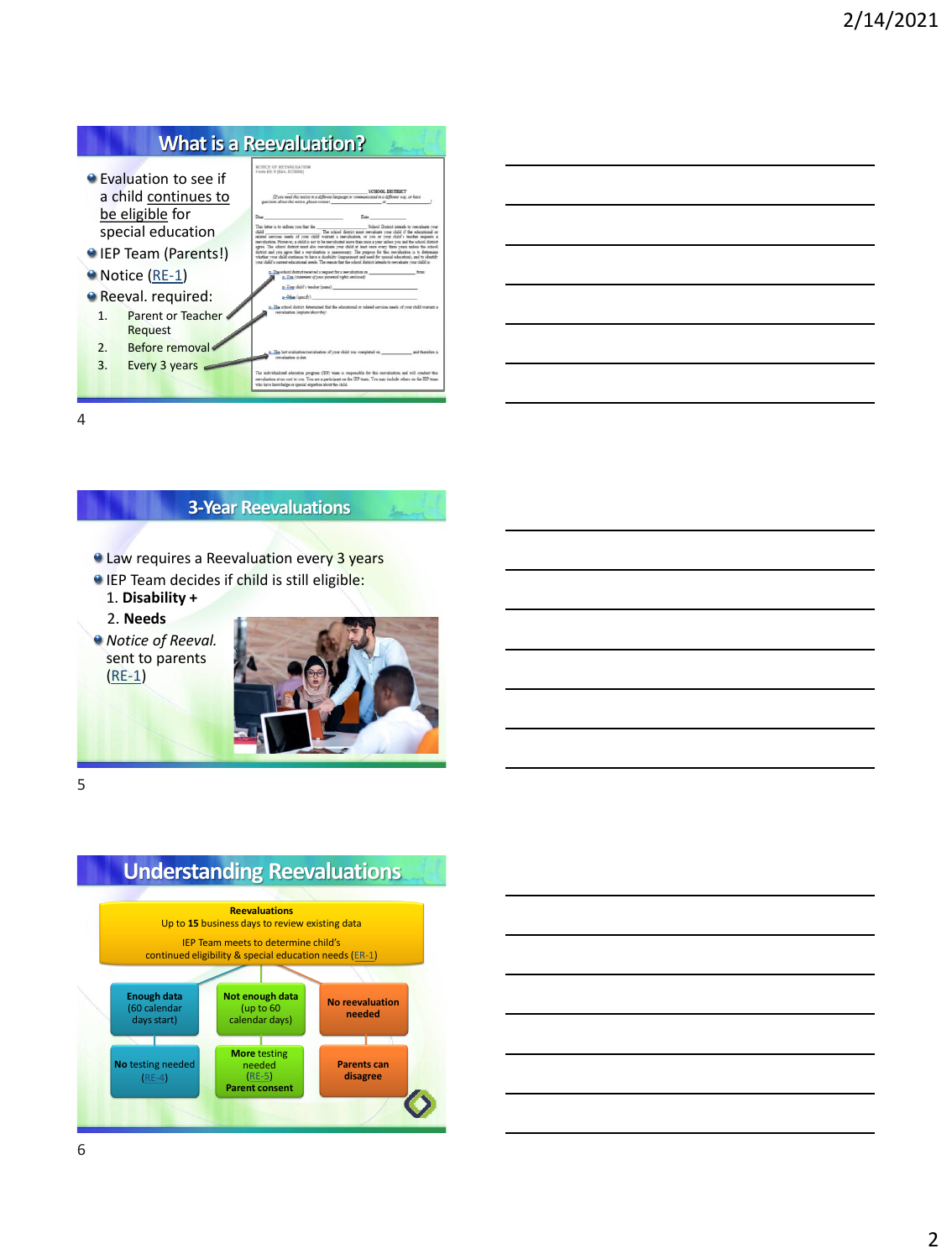## **Special Education Removals**

#### **When child no longer needs special education**

- A reevaluation is required before removal
	- School/Parent can make the request to remove, OR,
	- Removal can result from a 3-year reevaluation review
- IEP Team writes the report

**School must notify** parent in writing ([ER-4\)](https://dpi.wi.gov/sped/laws-procedures-bulletins/procedures/sample/forms)

7

#### **Requests for Reevaluation**

- **Parent or teacher may request any time (1/year)**
- **Parent & school must agree if over 1/year [\(RE-2\)](https://dpi.wi.gov/sped/laws-procedures-bulletins/procedures/sample/forms)**
- **Possible reasons:** 
	- Not originally found eligible & still struggling
	- New areas of concern
	- Different or additional disability
	- Going to college soon



8

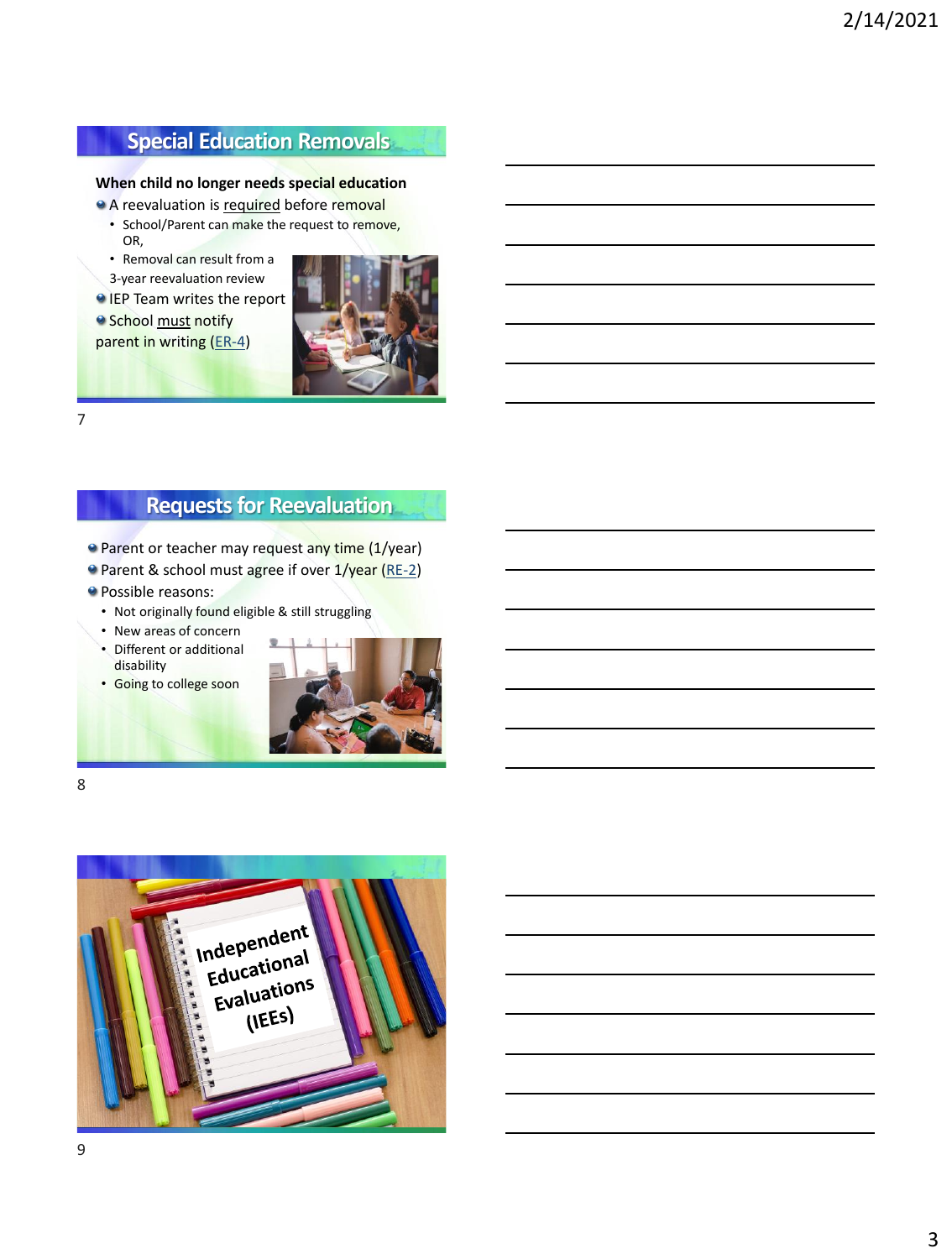#### **What is an IEE?**

- **Evaluation by qualified examiner who is not** employed by the school
- **Public expense under certain conditions**
- Or, parents' expense
- WI Info Bulletin [99.02](https://dpi.wi.gov/sped/laws-procedures-bulletins/bulletins/99-02)



10

#### **When to Ask for an IEE?**

- When parent disagrees with IEP team's evaluation of their child, as:
	- Who did it (qualifications)
	- How it was done (assessment tools, methods, only 1 test)
	- Results of evaluation
	- IEP content resulting from evaluation
- **Only one** IEE for each evaluation the school does



11

### **How Does an IEE Work?**

- **After eval/reeval done**
- **Request in writing**
- **School response:** 
	- Provide IEE at public expense
	- **OR,** request Due Process Hearing
- **Parent picks examiner** 
	- Check school criteria first
	- Unique circumstances
- **School considers results**
- <sup>o</sup> Sends parents notice of IEP Team decision